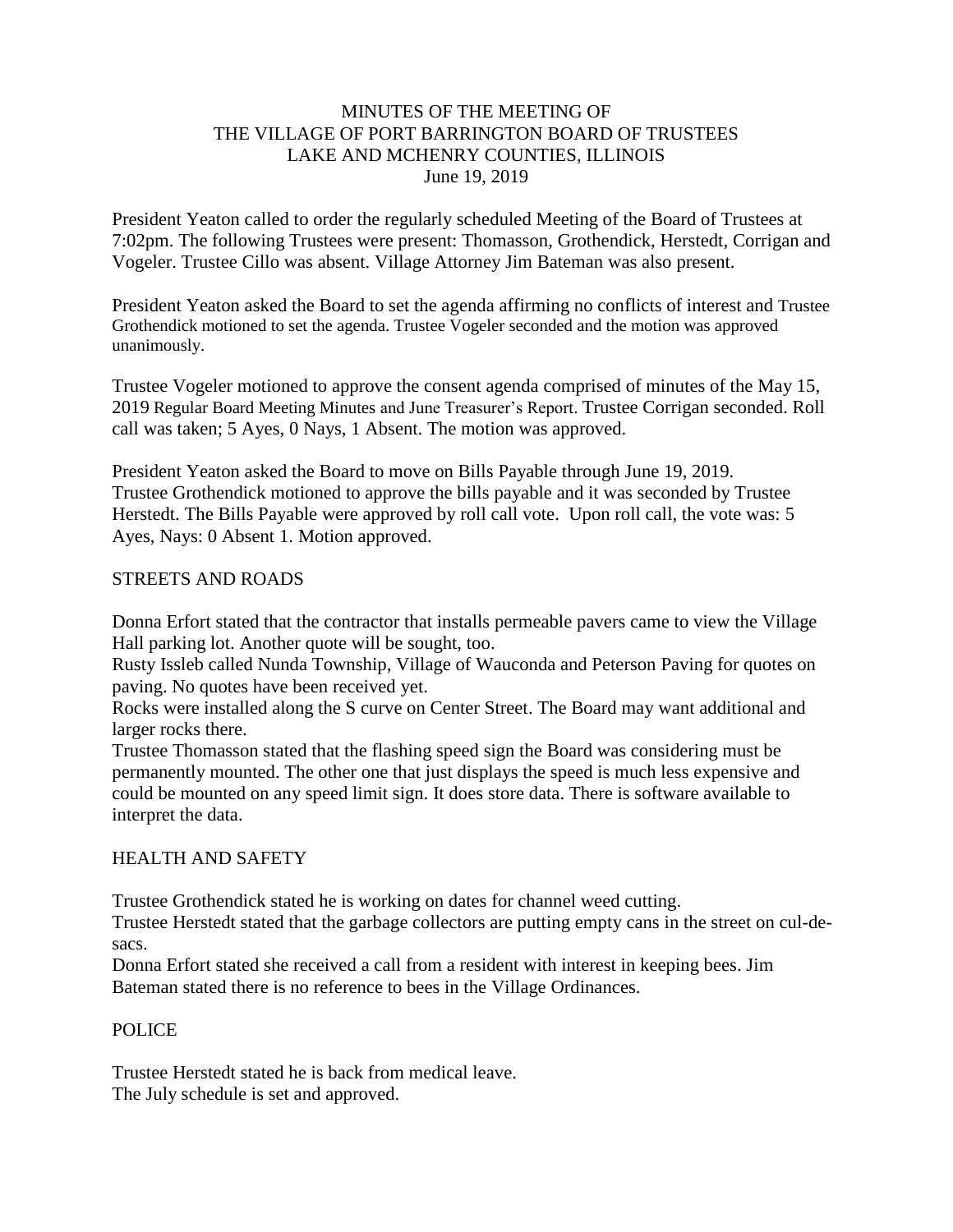Two dates are available to go with a decibel reader and gather data for the noise and special events ordinance. President Yeaton stated that June 6 or July  $10<sup>th</sup>$  were the dates offered by Wauconda to explain what the meter measures. There would be a demo at the Wauconda Police station with Rodney Scott the Wauconda Police Administrator. The Board Agreed to July 10, 2019 at 6pm.

Trustee Herstedt requested a speed trailer from Wauconda Police.

President Yeaton met with Rodney Scott. The code enforcement officers will begin enforcing the Ordinance regarding boats and jet skis. The Village Hall is compiling a list of those registered with gravel pads for storage.

President Yeaton went to Administrative Adjudication. She recapped the issue of those residents only cutting their grass when cited. One resident has been fined \$3,500.00 due to the \$100.00 daily fines. This resident had been fined three times before and only cuts his grass when the police show up. This is the second offense this season and the grass and weeds had not been cut in 35 days. Frank DeSort requested pictures of lawns cut by the Village for code enforcement.

The revised Noise and Special Event Ordinance was before the Board for consideration. President Yeaton stated she received a call from Bonnie Haber who was concerned about the cutoff of 9:00pm on Thursdays and also Sundays prior to holidays such as Memorial Day. Trustee Vogeler stated that McHenry County Ordinance states 9:00 on Thursday and the Village cannot be less restrictive than a County Ordinance. The Board agreed that any night before a holiday could an exception. President Yeaton recapped the changes in penalties for allowing bands to play beyond cut-off times. Jim Bateman stated that Illinois law does not allow multiple tickets for the same day at the same event. This ordinance would be in the Village Code so the \$100 - \$750/per day fines apply. Remedies of the Ordinance violation are cumulative. There was discussion about section 114.26 and the definition of amplified sound. Trustee Thomasson questioned why it matters what causes the sound if decibels are established to define a nuisance. He suggested revising to limit the time and decibels and remove the definition of amplified music. The Board agreed to consider the subject further. There was discussion of fees for seasonal permits Vs Mega permits and whether to charge per event Vs unlimited events. It was determined that a Seasonal unlimited permit would cost \$1,500.00. Special Event permits would cost \$50.00.

#### PARKS AND BEACHES

Donna Erfort stated that Slyce was seeking a special event permit for Fred Fest. Trustee Cillo is seeking donations from the Board for the Garden Party.

#### FORESTRY

Camping World will perform maintenance at Beach Park.

## FINANCE

The Appropriation Ordinance 2019-6-1 was before the Board. Trustee Grothendick motioned to approve that Ordinance. Trustee Grothendick seconded. Roll call was taken; Trustees Thomasson, Grothendick, Herstedt, Corrigan and Vogeler motioned to approve. Trustee Cillo was absent. Motion approved.